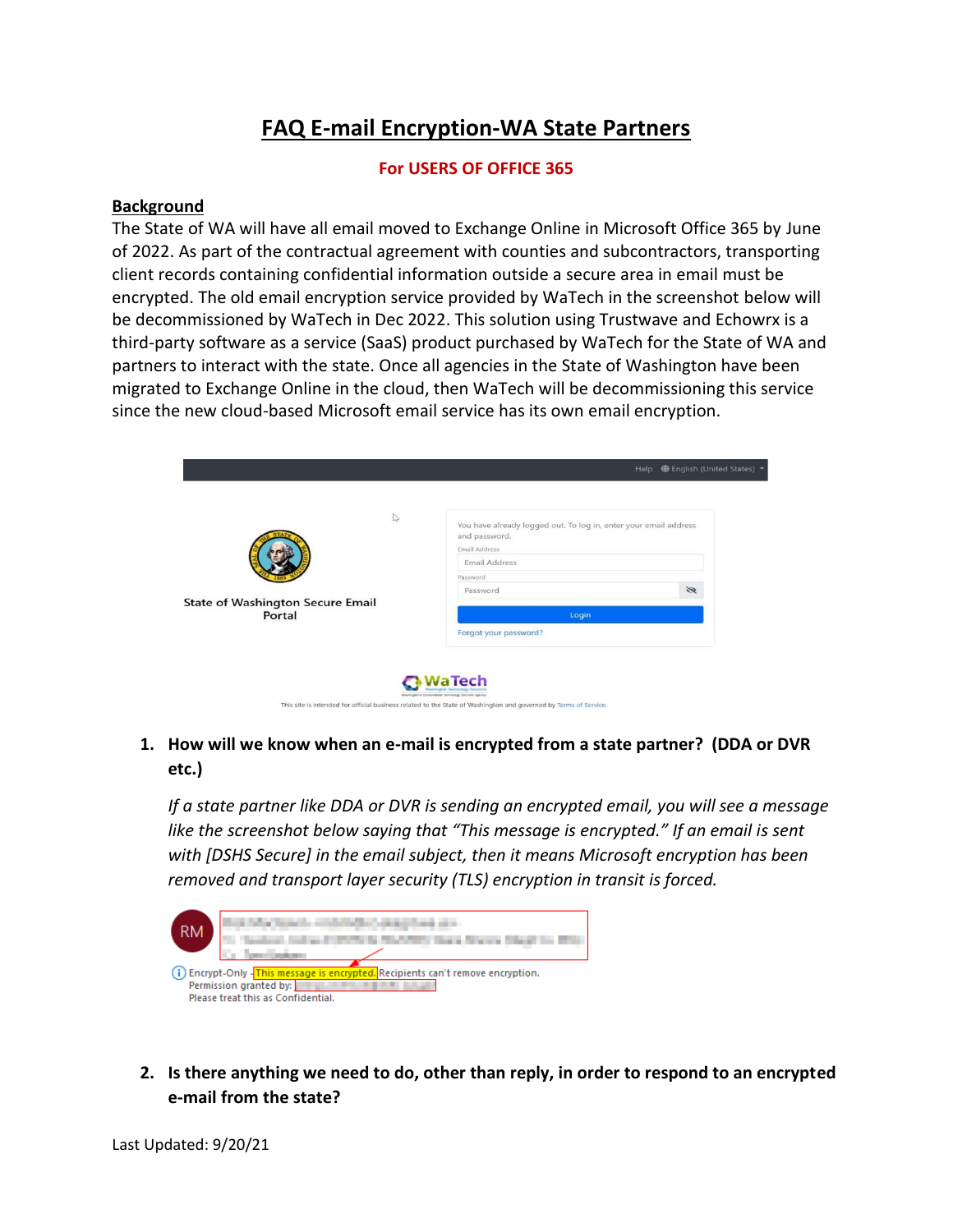*If you are using Office 365 and responding to someone in the State of WA in Office 365, then all you need to do it reply. Microsoft makes it easy for Microsoft to Microsoft encrypted email transfers.* 

#### **3. When will the parallel WA state secure access encrypted e-mail no longer be active?**

*WaTech is our central service email provider and they are planning on bringing down the old secure email portal in Dec 2022. We are in conversations with WaTech about the possibility of having DSHS take on the contract, but there are complexities with the timeframe, contracting, support, and cost.*

## **4. How can I save critical e-mails which may be lost when the state secure system shuts down?**

*The old encrypted email portal saves email for 30 days before purging the email. If you need to save an email or document before the service is decommissioned, you can try saving the email to your local workstation, copying it in a word document, or printing a PDF. There are multiple methods of doing this.*

## **5. If the case manager has not encrypted an e-mail, what are our options to respond if the content requires encryption?**

*DSHS staff should be defaulting to sending email with Microsoft email encryption using*  [secure] in the subject. If the recipient does not have Microsoft authentication, then *DSHS staff should be using [DSHS Secure] in the subject line, which will remove Microsoft encryption and force transport layer security (TLS) encryption in transit. If DSHS staff or a case manager sends an email with no encryption at all and nothing is in the subject line, then I would assume the email is not encrypted, unless you are able to verify that your email provider is using TLS encryption. Companies like Google and Yahoo use this by default. You can respond to the email if you know that your email provider uses TLS or if you are able to utilize your own email encryption solution to initiate an email to send to DSHS.* 

#### **6. Can I add (cc) someone else to an encrypted e-mail chain initiated by a case manager?**

*If the message is being sent using Microsoft email encryption with [secure], then no, this is not possible by Microsoft design. Microsoft email encryption follows the email and attachments, so only the people in the To and CC fields will be able to read everything. The sender can CC someone, but you might have issues if you try forwarding the*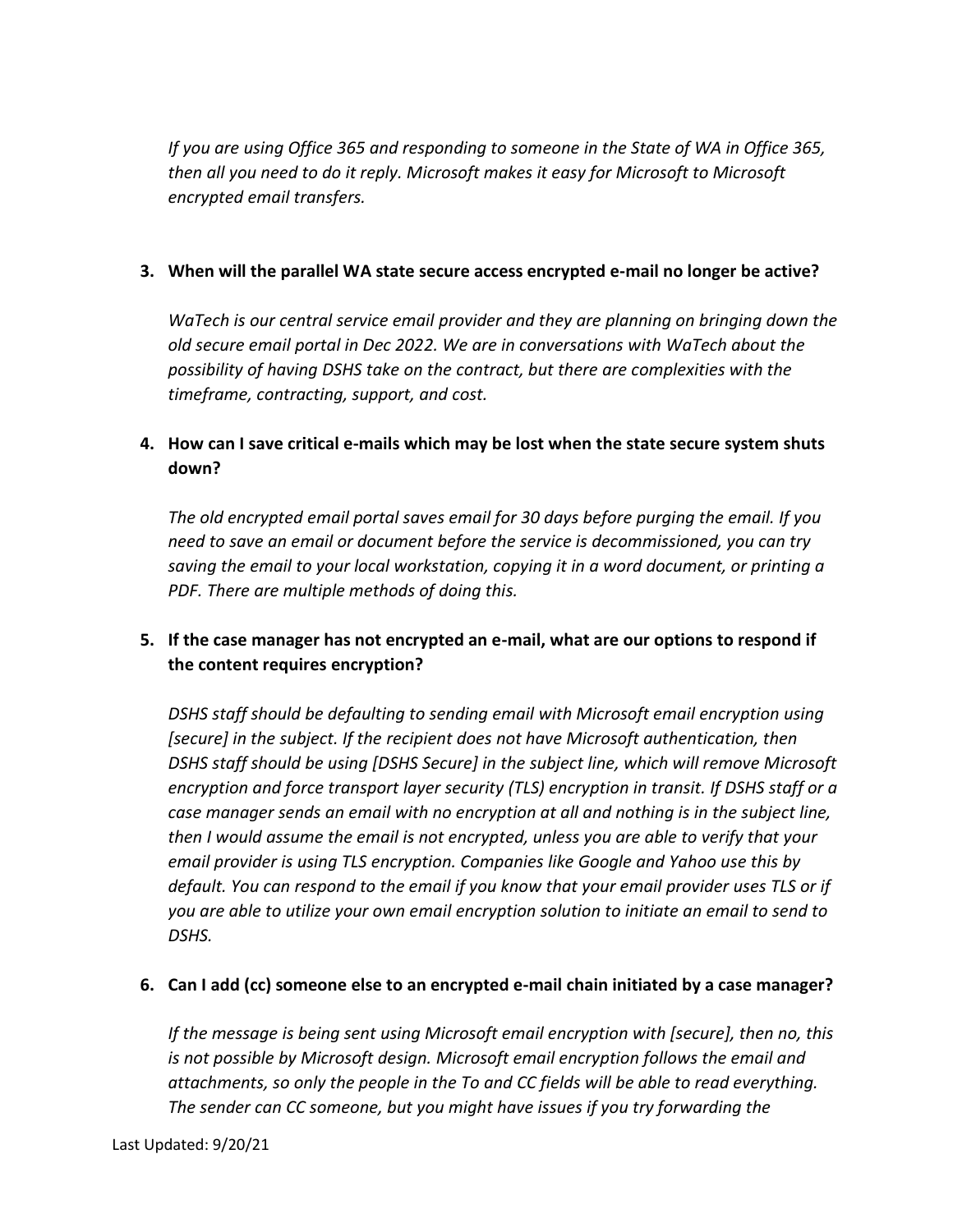*encrypted email to someone not originally on the email chain. The solution is to have the sender resend the message and include all the people who need to read the message. You can also initiate a new encrypted email and copy the content, but only if it does not include an attachment since email encryption with Microsoft follows attachments. An alternative method is having the DSHS staff send an email with [DSHS Secure] in the subject line, which will remove the Microsoft email encryption and force TLS encryption in transit. In this case, the message and attachment can be forwarded as needed.* 

#### **7. How long will encrypted e-mails sent by the Case Manger be be available to review?**

*At the moment, the encrypted emails will be held at Microsoft forever. There is no 30 day limit like the old email system. This is a tenant-wide setting for the State of WA, but each county or partner Office 365 tenant could be configured differently.*

## **8. When I respond to an encrypted e-mail from a case manager in Office 365 is it automatically encrypted?**

*If you respond to an encrypted email, then it will be automatically encrypted back. This is assuming both the source and destination email providers are both using Office 365 and have their mailboxes hosted in Exchange Online. Not all state agencies have migrated their mailboxes yet. DSHS is about half-way completed as of August 2021.*

## **9. Is there a way for me to save critical e-mails that exceed the 30-day settings when encrypted by the state using Office 365?**

*Yes, critical emails that are encrypted using Office 365 can be saved more than 30 days. The new Microsoft email encryption will allow you to save them for as long as your retention policies allow.* 

**10. What are my options for initiating an encrypted e-mail from office 365? (Note: Office 365 is distinct from Outlook. Encryption to/from Outlook may not be possible.)**